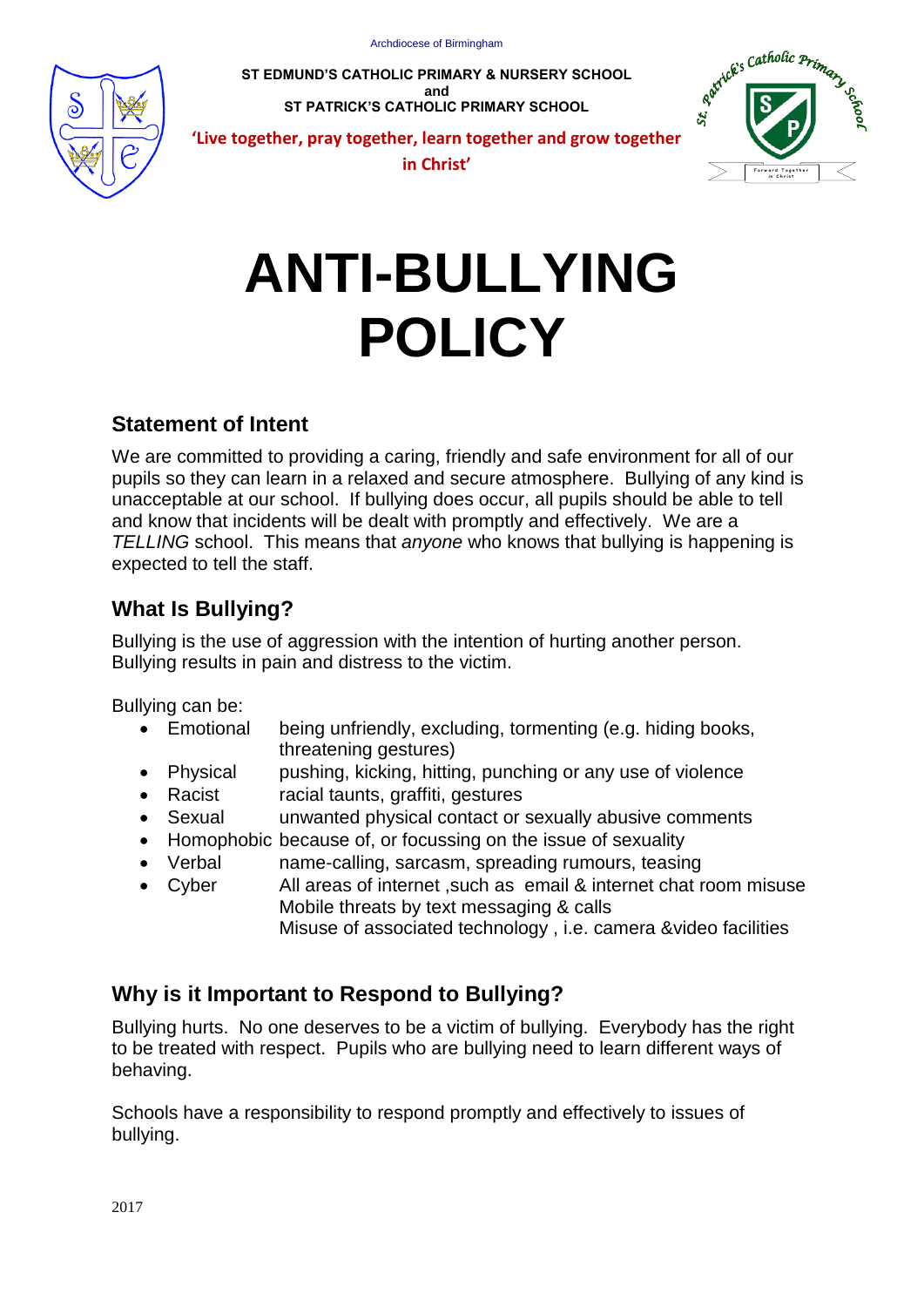#### **Objectives of this Policy**

- All governors, teaching and non-teaching staff, pupils and parents should have an understanding of what bullying is.
- All governors and teaching and non-teaching staff should know what the school policy is on bullying, and follow it when bullying is reported.
- All pupils and parents should know what the school policy is on bullying, and what they should do if bullying arises.
- As a school we take bullying seriously. Pupils and parents should be assured that they will be supported when bullying is reported.
- Bullying will not be tolerated.

#### **Signs and Symptoms**

A child may indicate by signs or behaviour that he or she is being bullied. Adults should be aware of these possible signs and that they should investigate if a child:

- is frightened of walking to or from school
- doesn't want to go on the school / public bus
- begs to be driven to school
- changes their usual routine
- is unwilling to go to school (school phobic)
- begins to truant
- becomes withdrawn anxious, or lacking in confidence
- starts stammering
- attempts or threatens suicide or runs away
- cries themselves to sleep at night or has nightmares
- $\bullet$  feels ill in the morning
- begins to do poorly in school work
- comes home with clothes torn or books damaged
- has possessions which are damaged or " go missing"
- asks for money or starts stealing money (to pay bully)
- has dinner or other monies continually "lost"
- has unexplained cuts or bruises
- comes home starving (money / lunch has been stolen)
- becomes aggressive, disruptive or unreasonable
- is bullying other children or siblings
- stops eating
- is frightened to say what's wrong
- gives improbable excuses for any of the above
- is afraid to use the internet or mobile phone
- is nervous & jumpy when a cyber message is received

These signs and behaviours could indicate other problems, but bullying should be considered a possibility and should be investigated